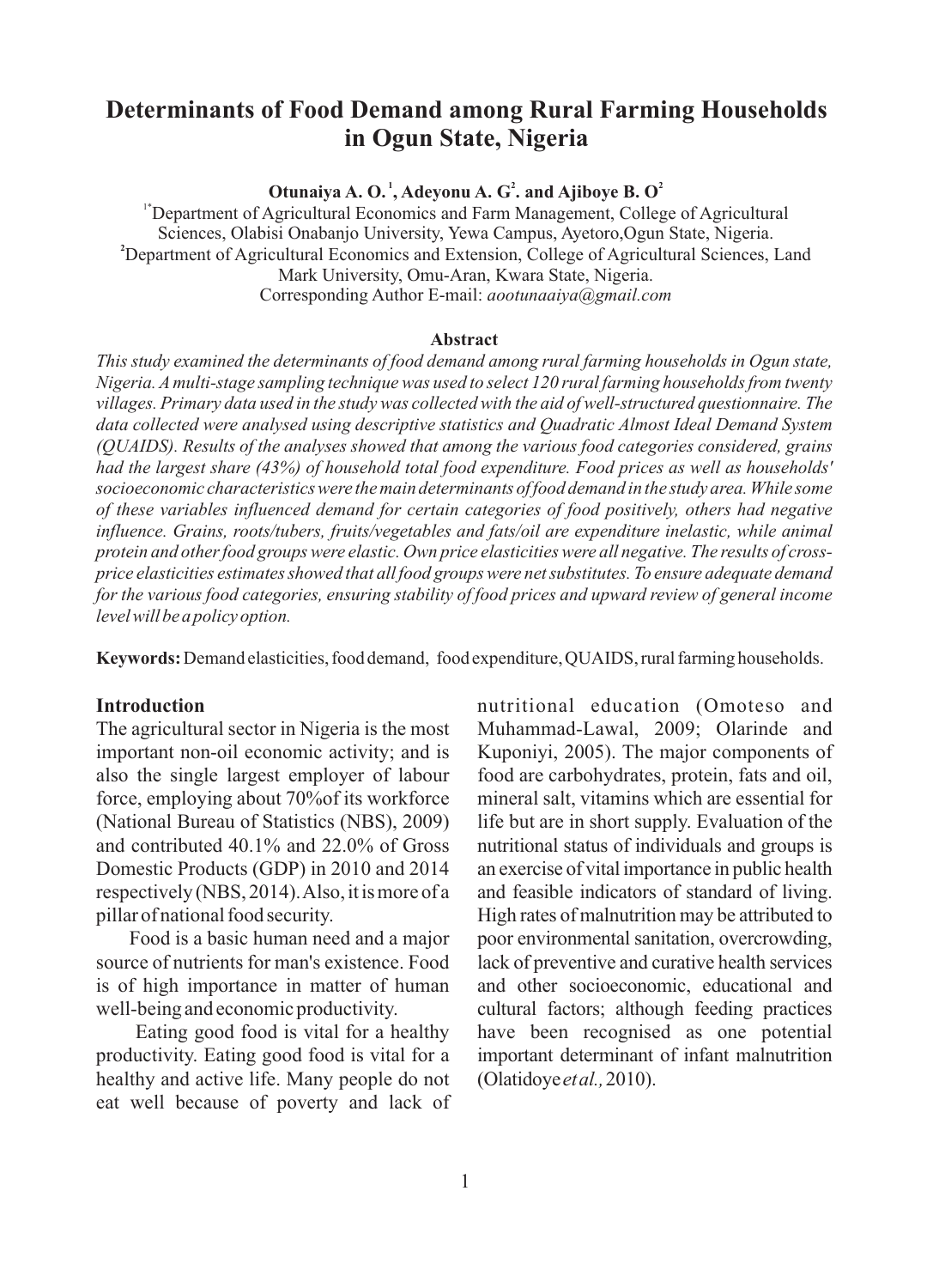Despite the fact that the world food production has doubled during the past three decades the number of malnourished people are soaring above 900million around the world. Nigeria is listed by FAO among nations of the world that are at the moment technically unable to meet their food needs from rain fed agriculture with low level of inputs and appear likely to remain so even at intermediate levels of inputs (NINCID, 1999). As observed by Bamiro (2011), food insecurity problem become more germane in view of the reality that Nigeria's agriculture, food production in particular, rest in the hand of resource poor,small holder peasant farmers who live in the rural areas. With the growing population of the country, food production is not increasing in a way that can meet up with the high demand (Ojo, 2003). Nigeria annual population growth rate is put at 2.83%, while food production is increasing at the rate of 2.5% annually and food demand is increasing at 3.5% (NBS, 2009). This obvious disparity between food demand and supply coupled with population pressure and resultant food price hike has led to a big gap between food availability and requirement with an enormous challenge on the national food security.

Aromolaran (2001) confirmed that Nigeria is still struggling to meet up with the minimum food and nutrient requirement. The evidence of poor nutrition is reflected particularly among low income groups. It has also been estimated that 7,300 children die of malnutrition annually in Nigeria before they reach the age of four years; while between 73,000 and 84,000 infants suffer from malnutrition every year. The preschool children are not left out of the ill wind of malnutrition blowing in Nigeria (Ajayi and Chukwu, 2008).

According to FAO(2008), food consumption in kcal/person/day in Nigeria increased from 2370 in 1990-1992 to 2560 in 1995-1997 and finally 2600 in 2003-2005, with percentage of undernourished population decreasing from 15*%,* in 1990-1992 to 10% in 1995-1997 and finally to 9% in 2003-2005. In absolute terms, though there was a decrease in undernourished population in Nigeria from 14.7 million in 1990-1992 to 10.8 million in 1995-1997, this figure increased to 12.5 million people in 2003-2005. In Nigeria, many people within the country are food insecure because of high prevailing poverty level and poor performance of the Nigerian agricultural system (Ojiako *et al.*, 2014; Otunaiya and Ibidunni, 2014).Thus, majority of Nigerians are poor, lack physical, social and economic access to sufficient, safe and nutritious food to meet their dietary needs.

The households living in rural and urban areas make expenditure on different commodities to attain utility and satisfaction. The expenditure on food commodities and items are the most important in the household behaviour as food is basic nutritional ingredient for every human being. Therefore, in the analysis of consumer behaviour, the food consumption issaid to be the expenditure made by the consumer on different food commodities, which he purchases to meet the daily food needs such as expenditure on maize, rice, beans, vegetables, fruits, meat fish and such other food items. The consumption of these food items by any household is generally the function of income of household, prices of commodities, taste of the consumer and other factors. Consumption pattern is considered as one of the most important indicators of economic development in a country. In theory, the change in consumption pattern is determined by price and income changes together with changes in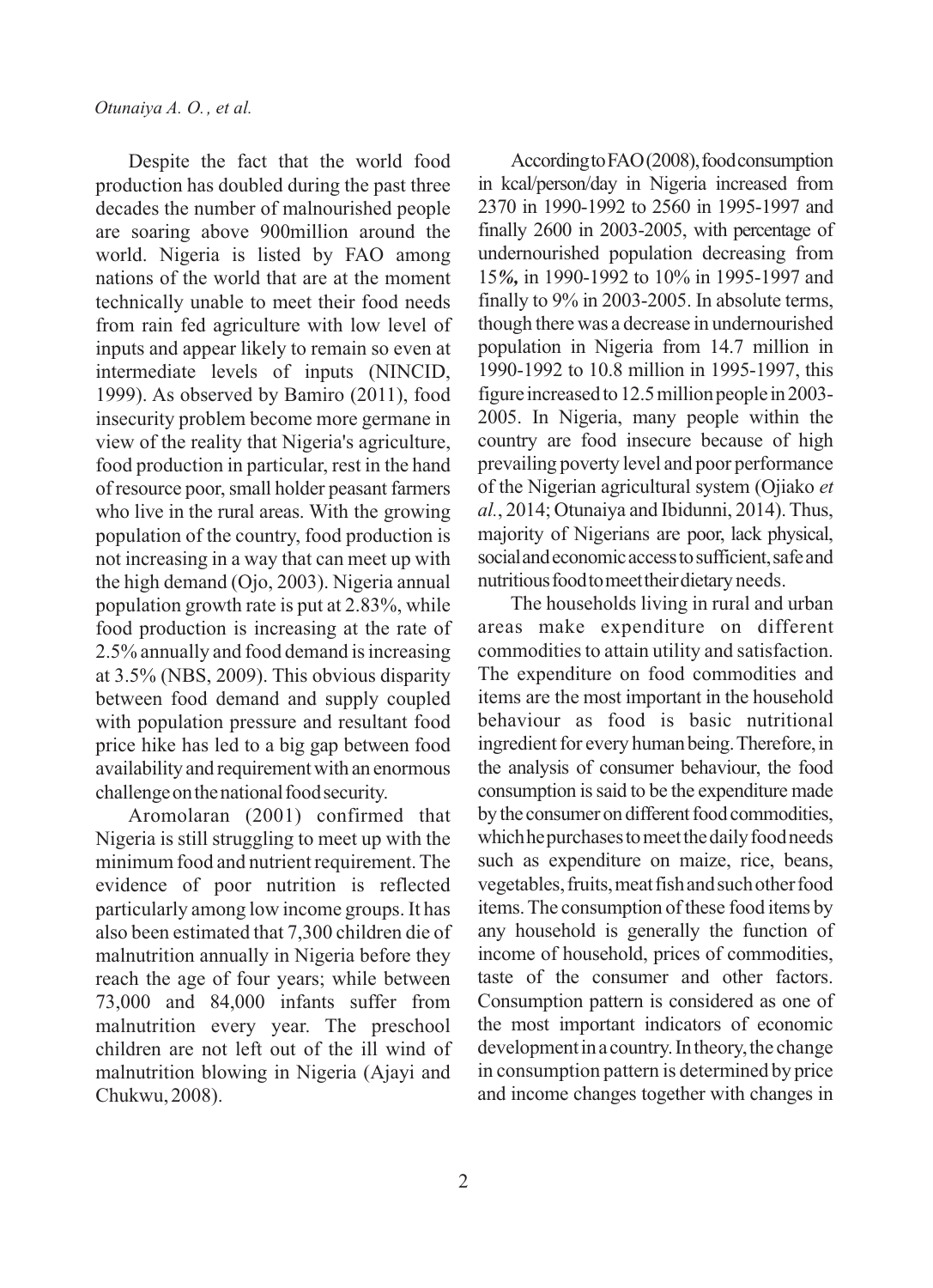tastes and preferences. As what is evident in most developing countries, food constitutes the largest share of household expenditure and within the food category, 'staple food' is the most dominant consumption category (Fashoghon andOni,2013).

Also, according to Olarinde and Kuponiyi (2005), households' consumption of carbohydrate/starchy food is significantly higher than of protein and vitamins.

It is important to ascertain the factors which influence the demand for various food categories among farming households in rural areas of Ogun state, hence, the determinants of food demand among rural farming households is investigated.

### **Materials and Methods**

This study was conducted in Ogun state, Nigeria. A multistage sampling procedure was used to select the respondents. At the first stage, the Local Government Areas (LGAs) in the state were stratified into urban and rural areas as indicated by the Ministry of local government affairs office of the state. The second stage involved a random selection of 2 rural LGAs. At the next stage, there was random selection of ten villages from each of the selected LGAs to give a total of twenty villages. The list of farming households from

the villages selected was obtained from state's Agricultural Development Projects (ADPs). At the fourth and final stage was the random selection of representative farming households using probability proportionate to the population size of the villages selected. In all, 150 questionnaire were distributed but only 120 questionnaire were found useful for the purpose of the research. The information gathered from the respondents include respondents' socioeconomic characteristics, household expenditure and consumption pattern as well as prices of various food classes in the study area.

Descriptive statistics such as frequency, percentage and expenditure share were used to analyze the households' socioeconomic characteristics and expenditure share on food categories. Quadratic Almost Ideal Demand System (QUAIDS) was used to analyze the determinants of food demand.

The use of Almost Ideal Demand System (AIDS) in consumption studies abound in literature. Following Fashogbon and Oni (2013), Otunaiya *et al.* (2013), Otunaiya and Shittu (2014); the Quadratic Almost Ideal Demand System (QUAIDS) budget share equation used in the study is specified implicitly as follows:

$$
w_i = \alpha_i + \sum_{i=1}^j \gamma_{ij} \ln p_i \beta_i \ln \left[ \frac{m}{a(p)} \right] + \frac{\lambda_i}{b(p)} \{ \ln \left[ \frac{m}{a(p)} \right] \}^2 + \sum_{s=1}^L \delta_{is} z_{si} + \varepsilon_i \tag{1}
$$

Where:

 $w =$  household's expenditure share of ith food category, for  $i=1, 2, 3, 4, 5$  and 6  $w_i$ =share of grains w<sub>2</sub>=share of roots and tubers  $w_3$ =share of fruits and vegetables  $w_4$ =share of animal protein

 $w_s$  = share of fats and oil  $w_6$  = share of other food (those not included in the five categories listed above) p=price of food ith (N/grain equivalent kg), for  $i=1, 2, 3, 4, 5$  and 6 p =price of grains (**N**/kg) <sup>1</sup>  $p_2$ =price of roots and tubers ( $N/kg$ )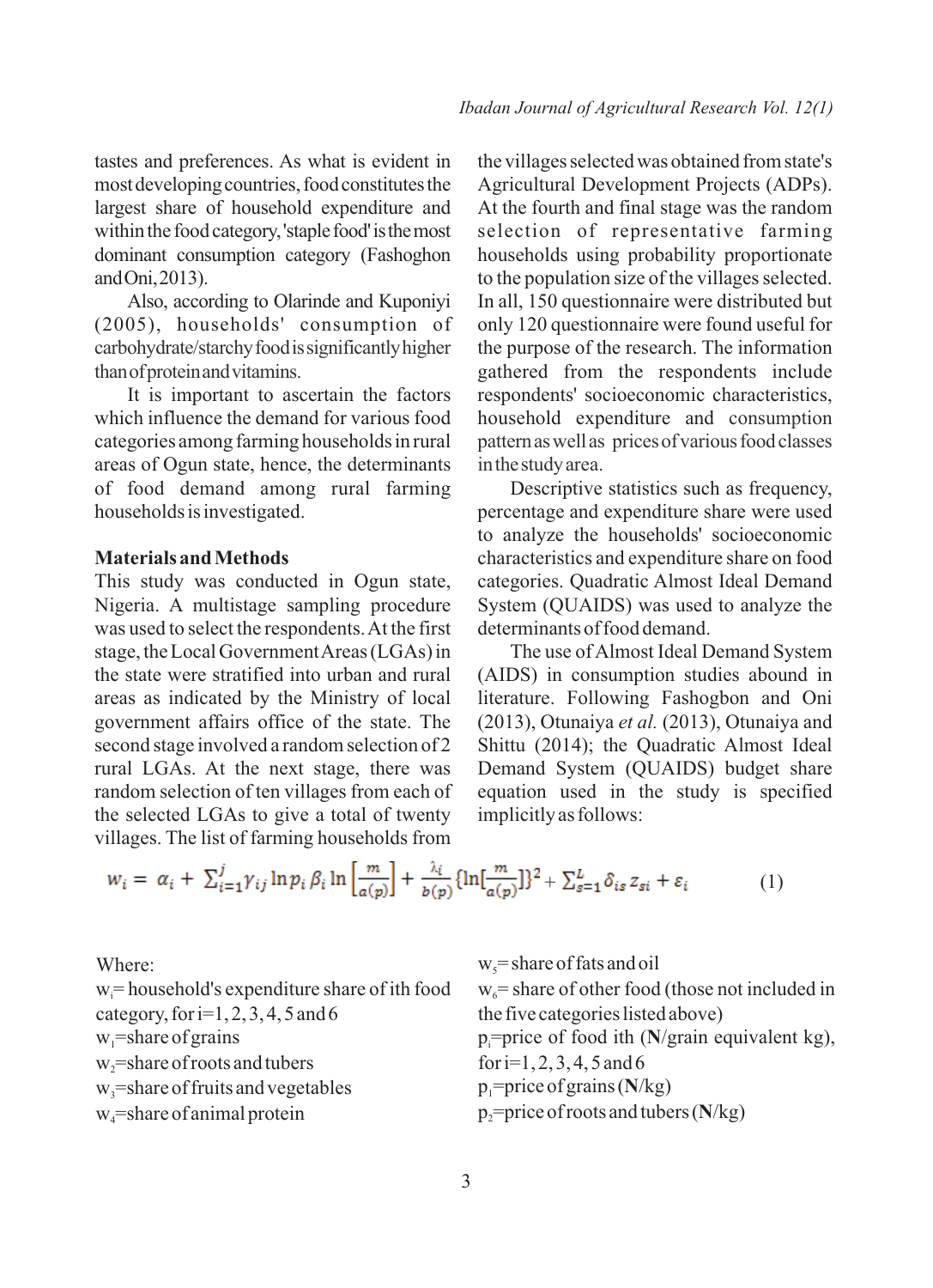*Otunaiya A. O. , et al.*

 $p_1$ = price of fruits and vegetables ( $N/kg$ )  $p_4$ = price of animal protein ( $N/kg$ )  $p_s$ =price of fats and oil ( $N/kg$ )  $p_6$  = price of other food ( $N/kg$ ) m=household's total expenditure on all food in the demand system (**N**/week) zi=socioeconomic variables

$$
\mu_i \equiv \frac{\partial w_i}{\partial \ln m} = \beta_i + \frac{2\lambda_i}{b(p)} \left\{ \ln[\frac{m}{a(p)}] \right\} \tag{2}
$$

$$
\mu_{ij} \equiv \frac{\partial w_i}{\partial \ln p_j} = \gamma_{ij} - \mu_i \left[ \alpha_j + \sum_k \gamma_{jk} \ln p_k \right] - \frac{\lambda_i \beta_i}{b(p)} \left\{ \ln \left[ \frac{m}{a(p)} \right] \right\}^2 \tag{3}
$$

The expenditure elasticities are derived by:

$$
e_i = 1 + \frac{\mu_i}{w_i} \tag{4}
$$

The uncompensated price elasticities are derived by:

$$
e_{ij}^u = \frac{\mu_{ij}}{w_i} \delta_{ij} \tag{5}
$$

The Hicksian or compensated price elasticities are obtained from the Slutsky equation as:  $e_{ii}^c = e_{ii}^u + w_i e_i$ (6)

### **Results**

### **Socioeconomic characteristics of the respondents**

The results of the analysis on socioeconomic characteristics of the respondents are presented in Table 1. As shown in the table, comparatively, majority (35.0%) of the farmers in rural areas of Ogun state were older than 50 years while only about 10.0% were below 31 years of age. The mean age and standard deviation of the respondents stood at 56 and 13 years respectively. As shown in the table, males (50.8%) and females (49.2%) were almost equally involved in farming in the study area.

Furthermore, well above three-quarters (91.6%) of the respondents were married while about  $3\%$ ,  $2\%$  and  $4\%$  respectively were single, divorced and widowed respectively. The majority of the respondents did not have formal education while the mean year of schooling was 5 years and 4.54 years as standard deviation. Also, more than twothirds (72.5%) of the respondents' household size was between 4 and 6 persons with the mean household size as 5; which could likely raise their demand for food. Contrary to expectation, more than 80% of the respondents were not visited by the extension agents during the planting season prior to data collection. About 70% of the farmers had other sources of income apart from farming.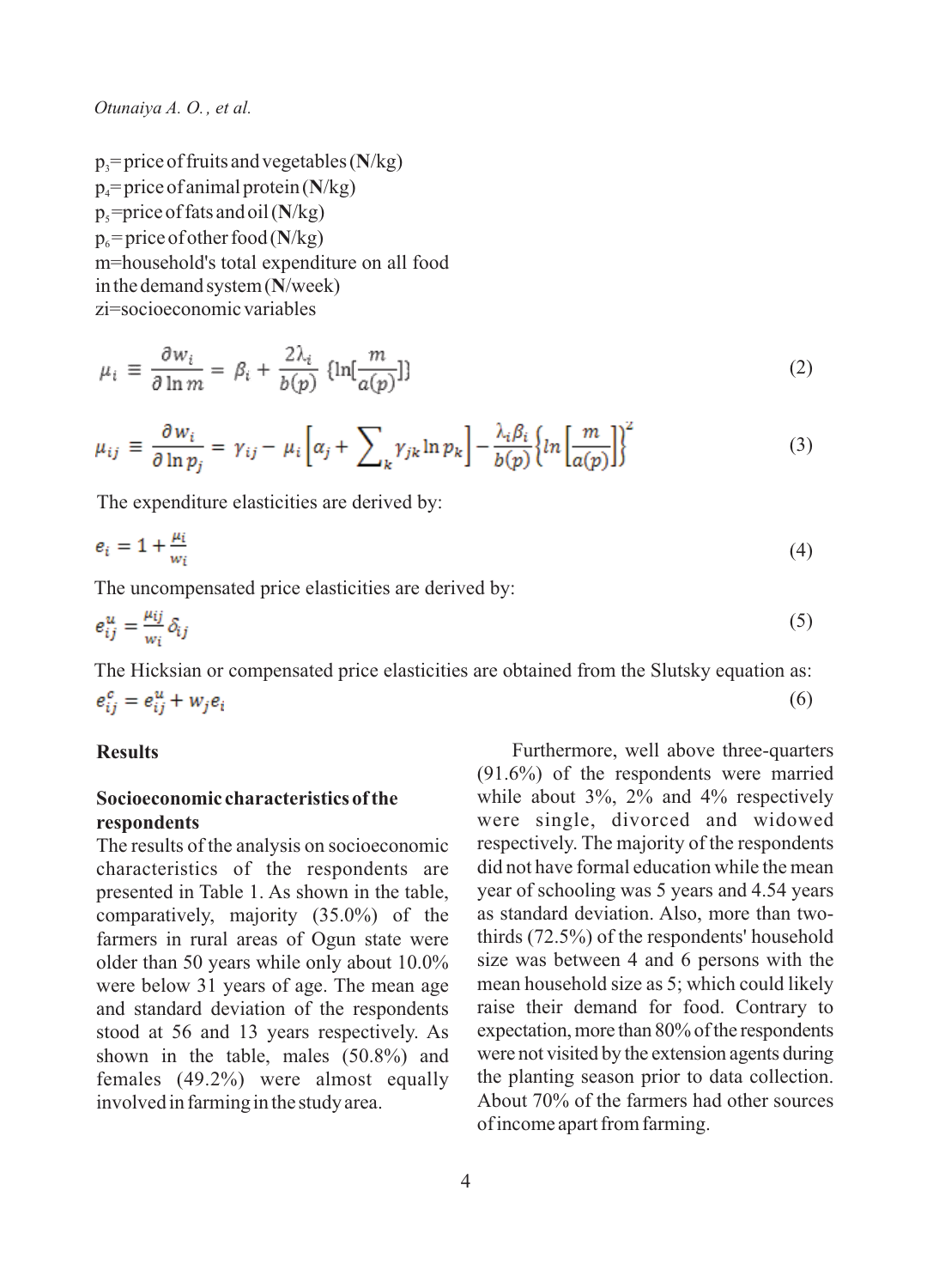## *Rural farming households' demand for various food categories*

Table 2 presents a summary of the food expenditure shares of the various food items consumed by the sampled households. It is evident from the table that grains constitute the largest share of household total food expenditure which stood at 43%. This was followed by roots and tubers (20%); the result is in line with the findings of Ashagidigbi *et. al*, (2012). Expenditure share on fats and oil constituted the lowest of the households' total food expenditure. This may however, be due to the fact that this category of food is sparingly consumed in the area. The findings concur with that of Bopape and Myers (2007) who reported that 5% of rural household total food expenditure in South Africa is on fats and oil.

# **Factors affecting the demand for various food classes by rural farming households in the study area**

The result of the estimated coefficients for the QUAIDS model is presented in Table 3. As shown in Table 3,  $R^2$  values of about 0.587, 0.681, 0.655, 0.702, 0.626 and 0.726 show that about 59%, 68%, 66%, 70%, 63% and 73% of the variations in budget share of grains, roots and tubers, fruits and vegetables, animal protein, fats and oil and other food respectively were explained by their prices, income and household socioeconomic factors.

The results of the analysis as revealed in Table 3 show that respondents' age (0.060) and household size (0.129) positively affect the share of grains in the household total budget while price of animal protein (-0.282) and grain own price (-0.091) had a negative effect of reducing the share of grains in the household total budget.

| <b>Table 1:</b> Socioeconomic characteristics of |  |
|--------------------------------------------------|--|
| household heads                                  |  |

| Percent<br>Age of the household head<br>(Years)<br>13<br>10.9<br>$<$ 31<br>$31 - 40$<br>25<br>20.8<br>41-50<br>40<br>33.3<br>>50<br>42<br>35.0<br>Mean<br>55.6<br>Standard deviation<br>13.08<br>Sex of the household head<br>Male<br>61<br>50.8<br>Female<br>59<br>49.2<br>Marital status<br>3<br>Single<br>2.5<br>Married<br>110<br>91.6<br>Divorced<br>1.7<br>2<br>5<br>Widow/widower<br>4.2<br>Years of schooling<br>$\theta$<br>36.7<br>44<br>$1-6$<br>31<br>25.8<br>$7 - 12$<br>27<br>22.5<br>>121<br>15.0<br>18<br>Mean<br>5.03<br>4.54<br>Standard deviation<br>Household size<br>$\leq$ 4<br>19<br>15.8<br>$4 - 6$<br>87<br>72.5<br>$7 - 8$<br>12<br>10.0<br>>8<br>$\overline{2}$<br>1.7<br>Mean<br>6.2<br>Standard deviation<br>2.56<br><b>Extension</b> visits<br>Yes<br>21<br>17.5 | nousenora neat      |           |      |
|------------------------------------------------------------------------------------------------------------------------------------------------------------------------------------------------------------------------------------------------------------------------------------------------------------------------------------------------------------------------------------------------------------------------------------------------------------------------------------------------------------------------------------------------------------------------------------------------------------------------------------------------------------------------------------------------------------------------------------------------------------------------------------------------|---------------------|-----------|------|
|                                                                                                                                                                                                                                                                                                                                                                                                                                                                                                                                                                                                                                                                                                                                                                                                | Socioeconomic group | Frequency |      |
|                                                                                                                                                                                                                                                                                                                                                                                                                                                                                                                                                                                                                                                                                                                                                                                                |                     |           |      |
|                                                                                                                                                                                                                                                                                                                                                                                                                                                                                                                                                                                                                                                                                                                                                                                                |                     |           |      |
|                                                                                                                                                                                                                                                                                                                                                                                                                                                                                                                                                                                                                                                                                                                                                                                                |                     |           |      |
|                                                                                                                                                                                                                                                                                                                                                                                                                                                                                                                                                                                                                                                                                                                                                                                                |                     |           |      |
|                                                                                                                                                                                                                                                                                                                                                                                                                                                                                                                                                                                                                                                                                                                                                                                                |                     |           |      |
|                                                                                                                                                                                                                                                                                                                                                                                                                                                                                                                                                                                                                                                                                                                                                                                                |                     |           |      |
|                                                                                                                                                                                                                                                                                                                                                                                                                                                                                                                                                                                                                                                                                                                                                                                                |                     |           |      |
|                                                                                                                                                                                                                                                                                                                                                                                                                                                                                                                                                                                                                                                                                                                                                                                                |                     |           |      |
|                                                                                                                                                                                                                                                                                                                                                                                                                                                                                                                                                                                                                                                                                                                                                                                                |                     |           |      |
|                                                                                                                                                                                                                                                                                                                                                                                                                                                                                                                                                                                                                                                                                                                                                                                                |                     |           |      |
|                                                                                                                                                                                                                                                                                                                                                                                                                                                                                                                                                                                                                                                                                                                                                                                                |                     |           |      |
|                                                                                                                                                                                                                                                                                                                                                                                                                                                                                                                                                                                                                                                                                                                                                                                                |                     |           |      |
|                                                                                                                                                                                                                                                                                                                                                                                                                                                                                                                                                                                                                                                                                                                                                                                                |                     |           |      |
|                                                                                                                                                                                                                                                                                                                                                                                                                                                                                                                                                                                                                                                                                                                                                                                                |                     |           |      |
|                                                                                                                                                                                                                                                                                                                                                                                                                                                                                                                                                                                                                                                                                                                                                                                                |                     |           |      |
|                                                                                                                                                                                                                                                                                                                                                                                                                                                                                                                                                                                                                                                                                                                                                                                                |                     |           |      |
|                                                                                                                                                                                                                                                                                                                                                                                                                                                                                                                                                                                                                                                                                                                                                                                                |                     |           |      |
|                                                                                                                                                                                                                                                                                                                                                                                                                                                                                                                                                                                                                                                                                                                                                                                                |                     |           |      |
|                                                                                                                                                                                                                                                                                                                                                                                                                                                                                                                                                                                                                                                                                                                                                                                                |                     |           |      |
|                                                                                                                                                                                                                                                                                                                                                                                                                                                                                                                                                                                                                                                                                                                                                                                                |                     |           |      |
|                                                                                                                                                                                                                                                                                                                                                                                                                                                                                                                                                                                                                                                                                                                                                                                                |                     |           |      |
|                                                                                                                                                                                                                                                                                                                                                                                                                                                                                                                                                                                                                                                                                                                                                                                                |                     |           |      |
|                                                                                                                                                                                                                                                                                                                                                                                                                                                                                                                                                                                                                                                                                                                                                                                                |                     |           |      |
|                                                                                                                                                                                                                                                                                                                                                                                                                                                                                                                                                                                                                                                                                                                                                                                                |                     |           |      |
|                                                                                                                                                                                                                                                                                                                                                                                                                                                                                                                                                                                                                                                                                                                                                                                                |                     |           |      |
|                                                                                                                                                                                                                                                                                                                                                                                                                                                                                                                                                                                                                                                                                                                                                                                                |                     |           |      |
|                                                                                                                                                                                                                                                                                                                                                                                                                                                                                                                                                                                                                                                                                                                                                                                                |                     |           |      |
|                                                                                                                                                                                                                                                                                                                                                                                                                                                                                                                                                                                                                                                                                                                                                                                                |                     |           |      |
|                                                                                                                                                                                                                                                                                                                                                                                                                                                                                                                                                                                                                                                                                                                                                                                                |                     |           |      |
|                                                                                                                                                                                                                                                                                                                                                                                                                                                                                                                                                                                                                                                                                                                                                                                                |                     |           |      |
|                                                                                                                                                                                                                                                                                                                                                                                                                                                                                                                                                                                                                                                                                                                                                                                                |                     |           |      |
|                                                                                                                                                                                                                                                                                                                                                                                                                                                                                                                                                                                                                                                                                                                                                                                                |                     |           |      |
|                                                                                                                                                                                                                                                                                                                                                                                                                                                                                                                                                                                                                                                                                                                                                                                                |                     |           |      |
|                                                                                                                                                                                                                                                                                                                                                                                                                                                                                                                                                                                                                                                                                                                                                                                                |                     |           |      |
|                                                                                                                                                                                                                                                                                                                                                                                                                                                                                                                                                                                                                                                                                                                                                                                                |                     |           |      |
|                                                                                                                                                                                                                                                                                                                                                                                                                                                                                                                                                                                                                                                                                                                                                                                                |                     |           |      |
|                                                                                                                                                                                                                                                                                                                                                                                                                                                                                                                                                                                                                                                                                                                                                                                                |                     |           |      |
|                                                                                                                                                                                                                                                                                                                                                                                                                                                                                                                                                                                                                                                                                                                                                                                                | No                  | 99        | 82.5 |
|                                                                                                                                                                                                                                                                                                                                                                                                                                                                                                                                                                                                                                                                                                                                                                                                |                     |           |      |
| Other means of livelihood                                                                                                                                                                                                                                                                                                                                                                                                                                                                                                                                                                                                                                                                                                                                                                      |                     |           |      |
| Yes<br>85<br>70.8                                                                                                                                                                                                                                                                                                                                                                                                                                                                                                                                                                                                                                                                                                                                                                              |                     |           |      |
| N <sub>0</sub><br>35<br>29.2                                                                                                                                                                                                                                                                                                                                                                                                                                                                                                                                                                                                                                                                                                                                                                   |                     |           |      |
| Sample size<br>120<br>100                                                                                                                                                                                                                                                                                                                                                                                                                                                                                                                                                                                                                                                                                                                                                                      |                     |           |      |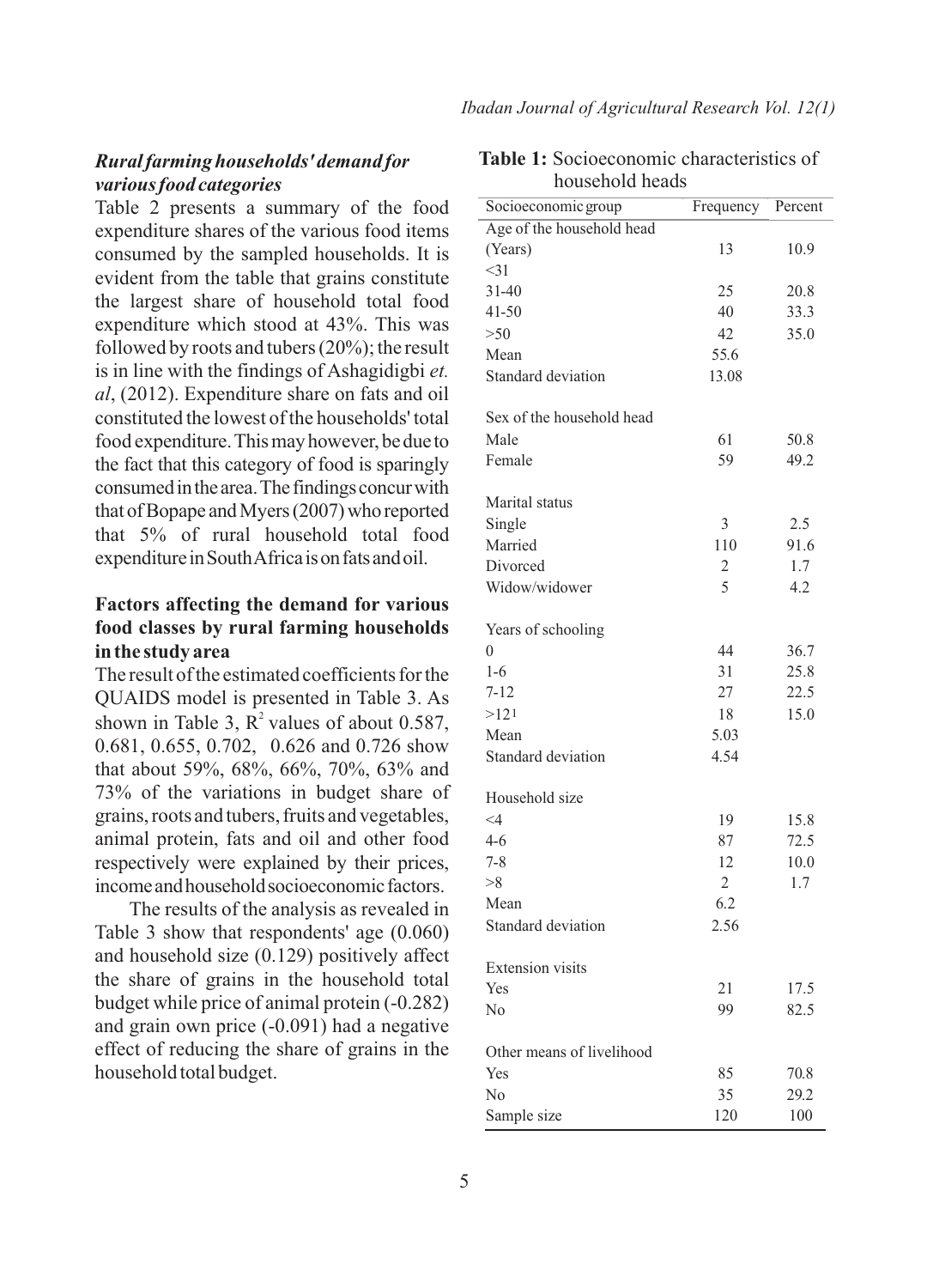| Class of food                       | Mean | Std.      |  |  |
|-------------------------------------|------|-----------|--|--|
|                                     |      | Deviation |  |  |
| Proportion of grains                | 0.43 | 0.21      |  |  |
| Proportion of roots and tubers      | 0.20 | 0.07      |  |  |
| Proportion of fruits and vegetables | 0.17 | 0.06      |  |  |
| Proportion of animal protein        | 0.07 | 0.04      |  |  |
| Proportion of fats and oil          | 0.05 | 0.02      |  |  |
| Proportion of other food            | 0.08 | 0.03      |  |  |

**Table 2:** Average Monthly Expenditure Share of Food Categories of Rural Farming Households

| Variables                  | Grains     | Roots/Tube | Fruits/    | Animal      | Fats/      | Other/     |
|----------------------------|------------|------------|------------|-------------|------------|------------|
|                            |            | rs         | vegetables | protein     | Oil        | food       |
| (Constant)                 | $-0.543*$  | $0.333**$  | $0.257**$  | 0.796       | $0.503**$  | $0.1083*$  |
|                            | $(-3.248)$ | (2.286)    | (1.975)    | (1.217)     | (2.209)    | (2.557)    |
| Price of grains            | $-0.091*$  | $-0.699$   | $-0.110$   | $-0.214*$   | $-0.044$   | $-0.056$   |
|                            | (3.468)    | $(-0.724)$ | $(-0.964)$ | $(-4.716)$  | $(-0.427)$ | $(-1.042)$ |
| Price of roots/tubers      | 0.520      | $-0.453**$ | $-0.818$   | $-0.091**$  | $-0.114$   | 0.024      |
|                            | (0.624)    | (2.687)    | $(-1.436)$ | $(-2.153)$  | $(-1.286)$ | (1.214)    |
| Price of fruits/vegetables | $-0.642$   | 0.032      | $-0.057$   | $-0.362*$   | 0.089      | $-0.086$   |
|                            | $(-0.868)$ | (0.536)    | $(-1.008)$ | $(-6.119)$  | (0.626)    | $(-1.170)$ |
| Price of animal protein    | $-0.282*$  | 0.082      | 0.442      | $-0.181*$   | $-0.489*$  | 0.052      |
|                            | $(-4.718)$ | (1.153)    | (1.119)    | $(-4.333)$  | $(-2.515)$ | (0.333)    |
| Price of fats/oil          | 0.930      | 0.019      | $-0.051*$  | 0.146       | $-0.044$   | $-0.026$   |
|                            | (1.427)    | (1.286)    | $(-1.662)$ | (1.515)     | $(-0.427)$ | $(-0.579)$ |
| Price of other food        | $-0.038$   | 0.045      | 0.022      | 0.055       | 0.068      | $-0.098$   |
|                            | $(-1.042)$ | (1.214)    | (0.170)    | (0.333)     | $(-0.806)$ | $(-1.470)$ |
| Age                        | $0.060***$ | 0.059      | 0.038      | 0.312       | 0.054      | $0.069**$  |
|                            | (1.653)    | (0.845)    | (0.140)    | (1.040)     | (0.341)    | (2.479)    |
| <b>Sex</b>                 | $-0.007$   | $-0.022$   | 0.055      | 0.003       | 0.071      | 0.008      |
|                            | $(-0.086)$ | $(-0.237)$ | (0.408)    | (0.066)     | (0.820)    | (0.262)    |
| Household income (N)       | 0.010      | $-0.010$   | $0.013*$   | $0.190*$    | $0.947*$   | $0.074***$ |
|                            | (1.281)    | $(-1.229)$ | (3.642)    | (3.872)     | (3.288)    | (1.647)    |
| Years of schooling         | 0.017      | 0.069      | 0.055      | $-0.046$    | 0.035      | 0.018      |
|                            | (0.214)    | (0.624)    | (1.034)    | $(-1.137)$  | (0.407)    | (0.638)    |
| Household size             | $0.129*$   | $0.152**$  | $-0.088$   | $-0.264$    | 0.092      | $-0.063$   |
|                            | (4.253)    | (2.337)    | $(-0.468)$ | $-2.825***$ | $(-1.005)$ | $(-1.010)$ |
| R-square                   | 0.587      | 0.681      | 0.655      | 0.702       | 0.626      | 0.726      |
|                            |            |            |            |             |            |            |

**Table 3:** Determinants of Rural Farming Households' Food Demand

**Note:** *figures in parentheses are t ratios, \*\*\*, \*\*,\* are significant levels at the 1%, 5%, and 10% level, respectively.*

### **Expenditure elasticities of the various food categories**

The results of the analysis of expenditure elasticities of various food classes are presented in Table 4. As shown in the table, Animal protein and other food have positive

and significant but highly elastic expenditure elasticities coefficients of 1.111 and 1.969 respectively. The elasticities coefficients for Grains (0.965), Root/tubers (0.420), Fruit/vegetables (0.057) and Fat/oil (0.182) are all statistically significant and inelastic.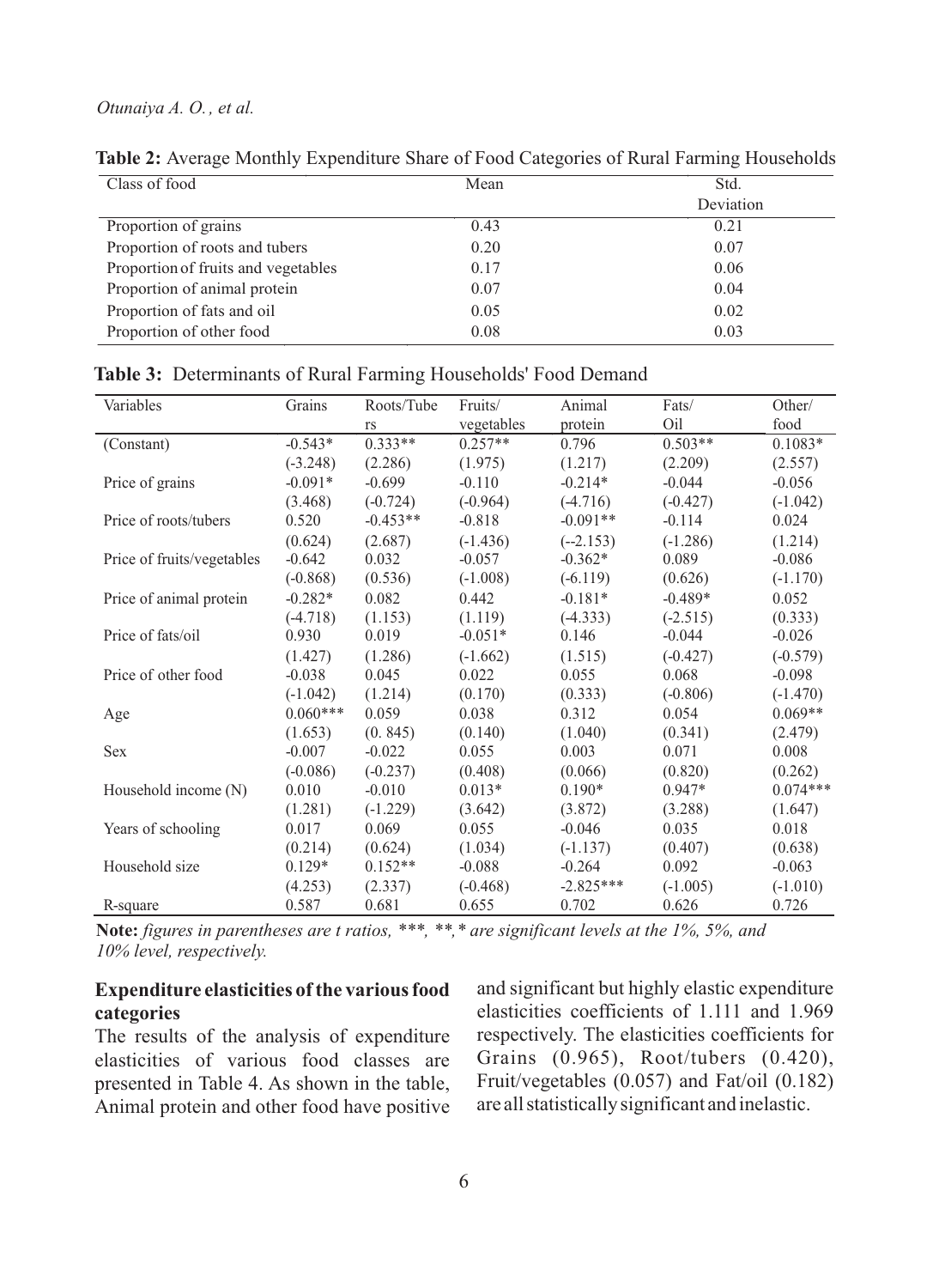| Food categories    | Expenditure elasticities |  |
|--------------------|--------------------------|--|
| Grains             | $0.965***(0.155)$        |  |
| Roots/tubers       | $0.420**$ (0.170)        |  |
| Fruits /vegetables | $0.057***(0.010)$        |  |
| Animal protein     | $1.111***(0.108)$        |  |
| Fats/oil           | $0.182**$ (0.095)        |  |
| Other food         | $1.969***(0.303)$        |  |
|                    |                          |  |

**Table 4:** Expenditure Elasticities of Various Food Categories

**Note:** *\*\*\*, \*\*,\*, coefficients are significant at the 1%, 5%, and 10% level, respectively. Source: field survey, 2014*

### **Own price and cross price elasticities of the food classes:**

The effects of the change in food own price and those of other food classes on the demand for the particular food class were determined using own and cross price elasticities and the results are presented in Table 5. The diagonal estimates on the table represent the own price elasticities while on the off diagonal are the cross price elasticities. The own price for grains, root/tubers, fruit/vegetables, Animal protein and fat/oil are -0.724, -0.182, -1.325, - 1.472 and -1.146 respectively.

#### **Discussion**

The results of the socioeconomic analysis (Table 1) shows that the majority of the farmers in the study area are old which may have effect on the level of their involvement in farming activities which is said to be strenuous and hence, on household demand for certain categories of food. This is however, in sharp contrast with the findings of Ashagidigbi *et al*. (2012) and Amao (2013), who reported a lower mean age for farmers in Nigeria, but concurs with the growing evidence of ageing farming population in

| Food              | Grains      | Roots/Tubers | Fruits/<br>vegetables | Animal<br>protein | Fats/<br>Oil | Other/<br>food |
|-------------------|-------------|--------------|-----------------------|-------------------|--------------|----------------|
| Grains            | $-0.724***$ | 0.371        | $0.206***$            | 2.458             | $0.968*$     | 1.020          |
|                   | (0.204)     | (0.512)      | (0.073)               | (1.798)           | (0.582)      | (0.975)        |
| Roots/Tubers      | $2.0108**$  | $-0.182***$  | 0.805                 | $-0.355$          | $-1.040***$  | $2.0309**$     |
|                   | (0.544)     | (0.050)      | (0.689)               | (0.548)           | (0.305)      | (1.856)        |
| Fruits/vegetables | 1.4807***   | 1.007        | $-1.325***$           | $0.268***$        | $2.086**$    | $-0.022$       |
|                   | (0.620)     | (0.801)      | (0.316)               | (0.065)           | (1.67)       | (0.130)        |
| Animal protein    | 2.6556      | 1.6448*      | $1.660*$              | $-1.472***$       | 0.6878       | 0.6757         |
|                   | (1.645)     | (0.984)      | (0.500)               | (0.404)           | (0.547)      | (0.456)        |
| Fats/Oil          | $0.9678***$ | 1.9570       | $0.062**$             | 1.3122            | $-1.146**$   | 2.9879***      |
|                   | (0.352)     | (1.762)      | (0.030)               | (0.984)           | (0.562)      | (0.635)        |
| Other/food        | 0.0799      | $-0.0309$    | $-0.226$              | $0.6757***$       | 0.009        | $-1.114**$     |
|                   | (0.122)     | (0.089)      | (0.175)               | (0.253)           | (0.014)      | (0.523)        |

**Table 5:** Own and cross price elasticities of the food classes

**Note:** *\*\*\*, \*\*,\*, Coefficients are significant at the 1%, 5%, and 10% level, respectively. Source: field survey, 2013*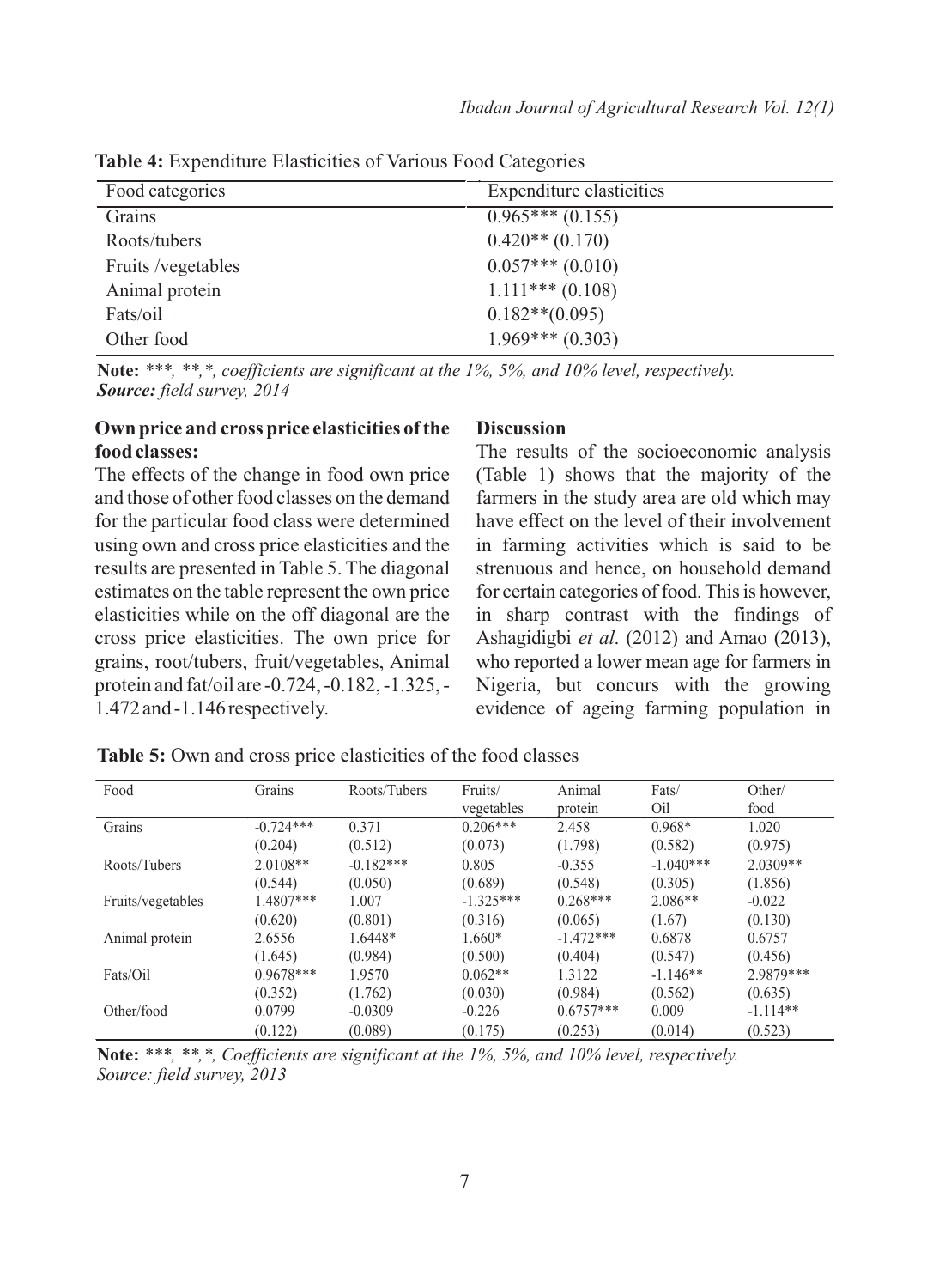most parts of rural Nigeria as reported by (Adeyoun *et al.*, 2012). The result of analysis on sex of respondents shows that both males and females are involved in farming in rural areas of Ogun state. This contradicts the findings of Afolabi (2010); Ojiako *et al.,* (2014); Ashagidigbi *et al*., (2012) and Amao (2013) who observed that male dominance in farming activities may be due to the drudgery nature of agriculture.The observed trend in the study area may however, not be unconnected with the influence of Agricultural Transformation Agenda of the Federal Government of Nigeria whose aim was to reduce the drudgery nature of agriculture and transform it to business; hence, the attraction of more females into agriculture. This may however, play a role in the demand for food by household members as females are known to be more committed to the food intake of all household members compared with males (Amao, 2013).

The results of the analysis of marital status of the sampled respondent indicates that majority of the farming households in rural areas of Ogun state are married. Since married farmers are likely to have a larger family size, their demand for food will be higher than their unmarried counterparts. The result of educational level of the sampled household showed a low level of formal educational attainment. The finding is not in agreement with that of Fashogbon and Oni (2013) who reported that the average years of schooling of rural framers is 7 years. The evidence however, corroborates Adeyonu *et. al* (2012) that reported 5 years as mean year of schooling. This implies that an average rural household head could not read nor write. Generally, there is a low level of education among the farming households living in rural areas and this has implications for their

income-earning capacity as the respondents may lack the required skill to secure a wellpaid non-farm job. Also, farmers may find it difficult to adopt improved techniques of production because of their lack of education and may influence their demand for certain classes of food negatively.

Family size in the study area is higher than the recommended national average of four (Alabi and Haruna, 2005). However, Sonaiya (2001) opines that the large family size enables farmers to use family labour most especially when labour-intensive techniques are required. This is in line with the findings of Ashagidigbi *et al*(2012) and Amao (2013), but contradicts that of Fasogbon and Oni (2013) who reported a mean household size of 6.14. the result also shows that farming households in the study area had low contact with extension agents. The implication of the result is agreement with the findings of Otunaiya *et al*. (2012) that states that contact with extension agents, in addition to encouraging farmers to increase their agricultural production, also help to raise their living standard. Hence, the poor standard of living observed in the study area. Most of the rural households were found to have other sources of income. This may not be unconnected with high risks and uncertainties associated with farming which is mostly rainfed in the study area. The other sources of livelihood may help to minimize consumption shock due to unpredictable income from farming as a result of seasonality in farming activities as well as high risks and uncertainties associated with it (Adeyonu and Oni,2014).

The results of demand for various food classes by rural farming households presented in table 3 implies that increase in the age and household size will increase the amount spent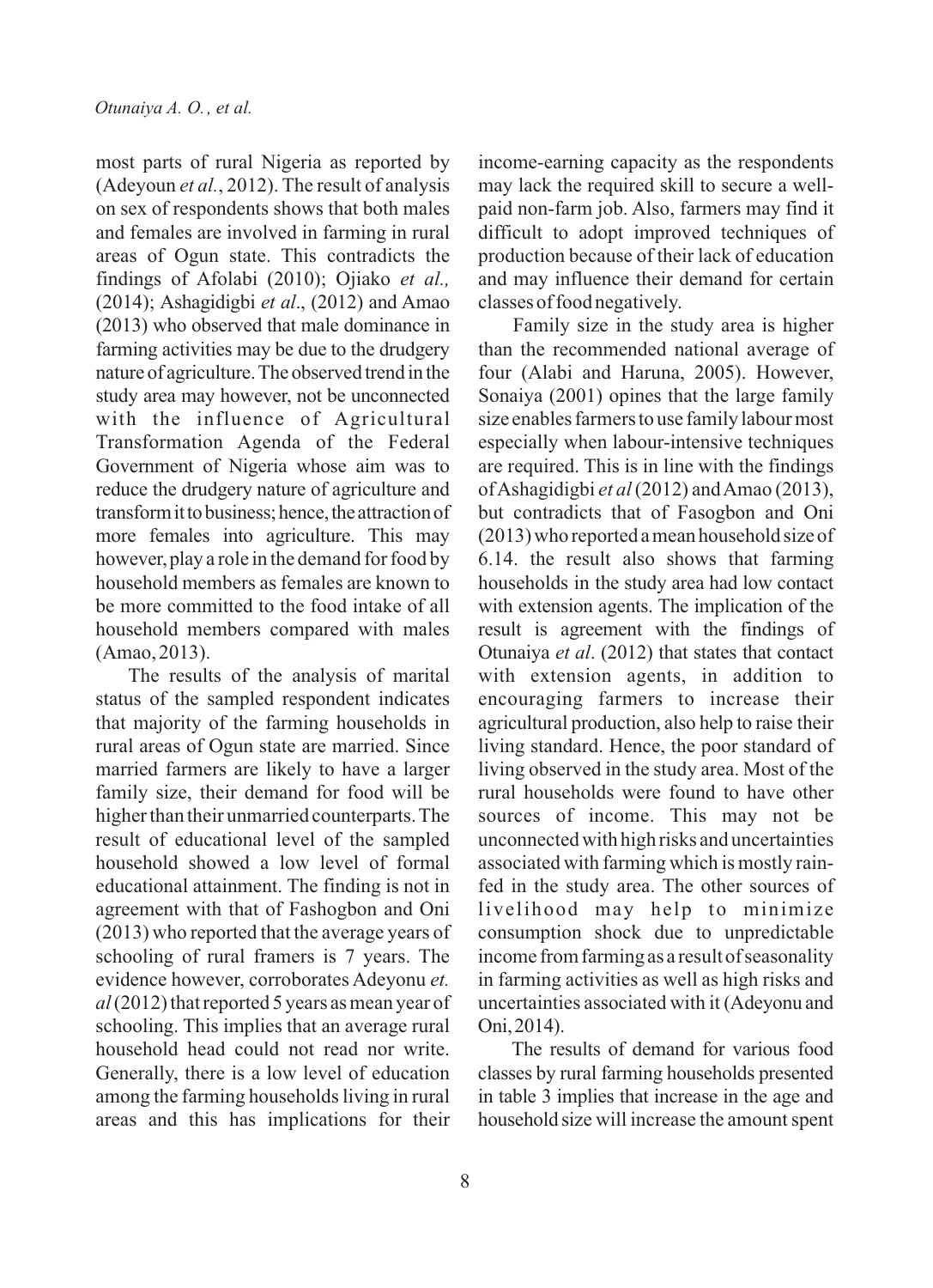*Ibadan Journal of Agricultural Research Vol. 12(1)*

on grains compared with others food items whereas, increase in price of grains' own price and animal protein will lead to reduction in the share of grains. The findings concur with those of Fashogbon and Oni (2013). The share of roots and tuber in the household budget share is significant but negatively related with its own price; however, it is positively linked with household size. This implies that the larger an household size the larger the share of expenditure on roots and tubers in the household total budget. This finding agrees with that of Muhammad-Lawal *et al.* (2011) that obtained similar results. Price of fats/oil is the only factor that is related with the share of fruits and vegetables in the rural farming households' total food budget. The price of fats and oil and demand for fruits and vegetable are indirectly related meaning that increase in price of fats and oil will decrease the share of fruits and vegetables in the total household budget. This is in sharp contrast with the findings of Fashogbon and Oni (2013) who reported a direct relationship between the two variables. Price of grains and household size are the two factors which negatively determine the demand for animal protein by rural farming households while household income positively influenced it. The implication is that increase in the price of grains and household size will decrease the demand for animal protein and while increase in household income will lower it. The findings agree with those of Fashogbon and Oni (2013). The share of other food items in the total food budget is positively influenced by age of the respondents and household income meaning that increasing the two variables is capable of increasing the budget share of other food among other food categories.

All expenditure elasticity estimates (Table 4) are **expectedly** positive and significant for broadly defined food aggregates considered in this study; although at different levels of significance. The findings agree with those of Abdullahi (2001); Okoruwa *et al.* (2008); Obayelu *et al*. (2009) and Ashagidigbi *et al*. (2012). Grains, roots/tubers, fruits/vegetables and fats/oil are expenditure inelastic, implying that they are all necessities. This is so because, increase in rural households' total food expenditure leads to less than proportionate increase in their demand. Fashogbon and Oni (2013) obtained similar results for grains and fruits/vegetables. Animal protein and other food are food expenditure elastic and are thus categorised as luxuries. Animal protein and other food have expenditure elasticities of 1.111 and 1.969 respectively. This implies that 100% increase in income will increase the demand for animal protein and other food by about 110 and 197 percent respectively

Expectedly, own price elasticities (Table 5) were all negative thereby, satisfying the negativitypropertyofownprice.Thisindicates that an inverse relationship exists between prices and demand for such food classes. Cross-price elasticities analysis shows that virtually all the food categories are substitutes except roots and tuber group and fats and oil group. This may however, not be unconnected with the low level of education in the study area which makes it difficult for the farming households to appreciate the importance of balanced diet. For healthy living, every meal taking by farmers should contain all the food categories atrequired proportion.The findings are in line with those of Fashogbon and Oni (2013).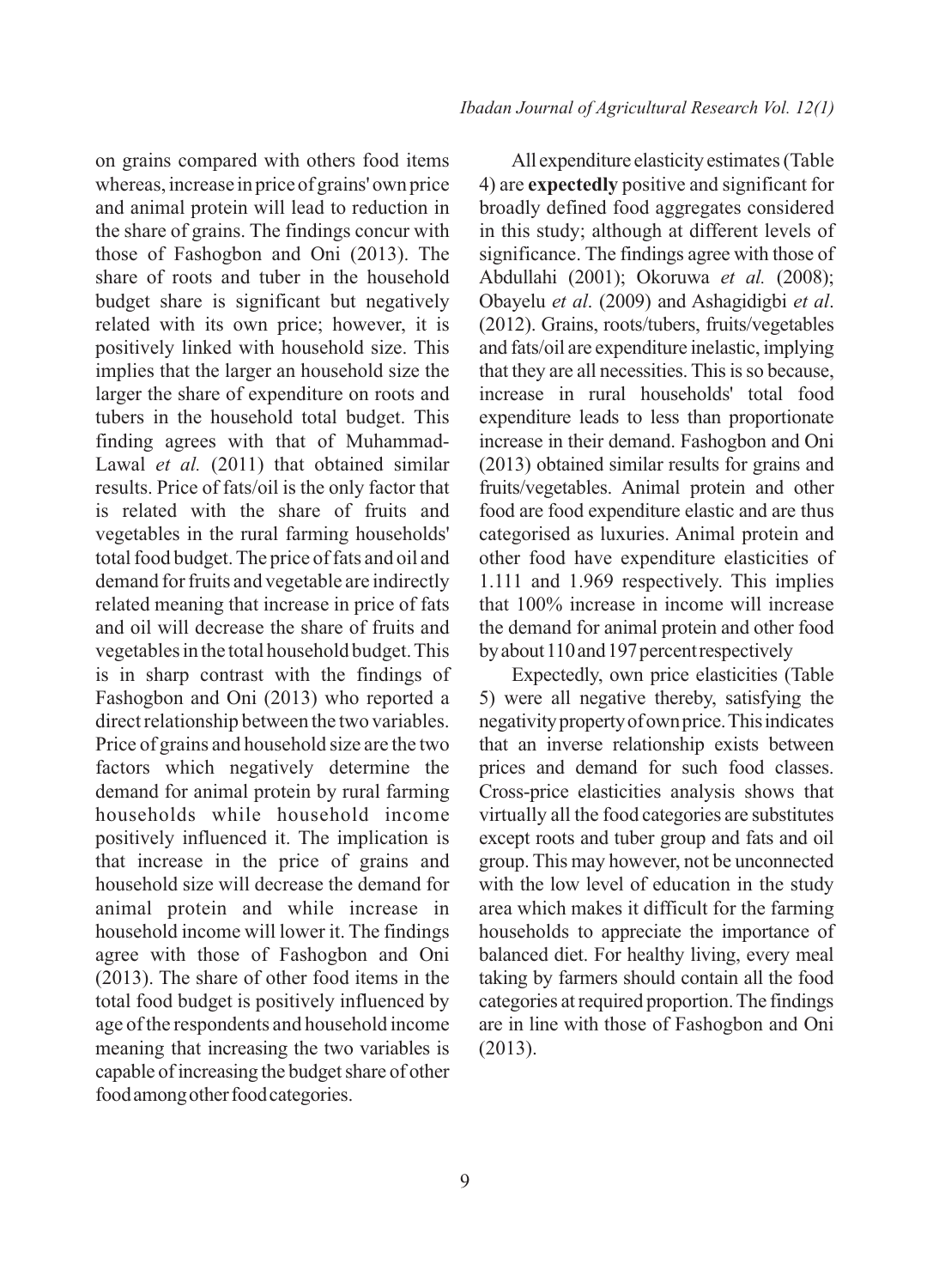### **Conclusion**

This study examined the determinants of demand for food among rural farming households in Ogun state. Factors influencing the demand for food were analysed using QUAIDS. The results show that differences exist in household expenditure share on various food categories. Food price and income are the main determinants of demand for the various food classes considered in this study. All the food classes have positive expenditure elasticities and negative ownprice elasticities. While grains, roots/tubers, fruits/vegetables and fats/oil are expenditure inelastic, animal protein and other food are food expenditure elastic. Virtually all the food classes are substitutes for one another. Policy option that will smooth households' income and ensure stability of food prices should be implemented to ensure adequate demand for nutritious food in the study area.

### **References**

- Abdullahi, A. (2001). Household Demand for Food in Switzerland. A Quadratic Almost Ideal Demand System. Department of Agricultural Economics, Swiss Federal Institute of Technology, Sonneggstrasse 33, 8092 Zurich, Switzerland.pp85-92.
- Adeyonu, A. G., Oni, O. A, Okoruwa, V. O and Omonona, B. T. (2012). Seasonality in poverty Level of rural farming households in Oyo state, Nigeria. *ARPN Journal of Agricultural and BiologicalScience*7(8):570-575.
- Adeyonu,A.G.andOni,O.A.(2014). Determinants of rural farming households'time allocation: A gender perspective. *Journal of Agricultural EconomicsandDevelopment*3(7):107-119.
- Afolabi,J.A. (2010).Analysis of Loan Repayment among Small Scale Farmers in Oyo State, Nigeria. *Journal Social. Science*, 22(2): 115- 119.
- Ajayi, A. R. and Chukwu, M. O. (2008). Soybean Utilization among Households in Nslia Local Government Area of Enugu State: Implication for the Women in Agriculture. Extension Programme, Department of Agricultural Extension, University of Nigeria Nsukka. VirtualLibrary,pp0018-0021.
- Alabi, R. A. and Haruna, M. B. (2005). Technical Efficiency of Family Poultry Production in Niger-Delta. *Journal of Central European Agriculture6(*4):531-538.
- Amao, J.O. (2013). Determinants of Protein Consumption among Households in Ila Local Government Area of Osun State, Nigeria. *Middle-East Journal of Scientific Research* 15(10):1401-1410.
- Aromolaran, A. B. (2001). Research Project On Household Food Security, Poverty Alleviation and Women Focused Development Policies In Nigeria: Final Research Report; African Economic Research Council (AERC), Nairobi, Kenya.pp:123-136.
- Ashagidigbi, W. M., Yusuf, S.A. and Okoruwa, V.O. (2012). Determinants of Households' Food Demand in Nigeria. *World Rural Observ* 4(4):17-28.
- Bamiro, O.M (2011). Consumption Analysis of Proteinous Food in Remo Division, Ogun State, Nigeria. *Continental Journal of AgriculturalEconomics*5(2):1-7.
- Bopape, L. and Myers, R. (2007). Analysis of Household Demand for Food in South Africa: Model Selection, Expenditure Endogeneity, and the Influence of Socio-Demographic Effects. *Selected paper prepared for presentation at the African Econometrics Society Annual Conference, Cape Town, South Africa,July4-6.18-25.*
- FAO,(2008). Nigeria Monitoring progresstowards hunger reduction targets of the World FoodSummit (WFS) and the Millennium Development Goals (MDG). Food and Agriculture Organization of the United Nations. Statistics division Global Statistics Service - Food Security Indicators). 74-81.